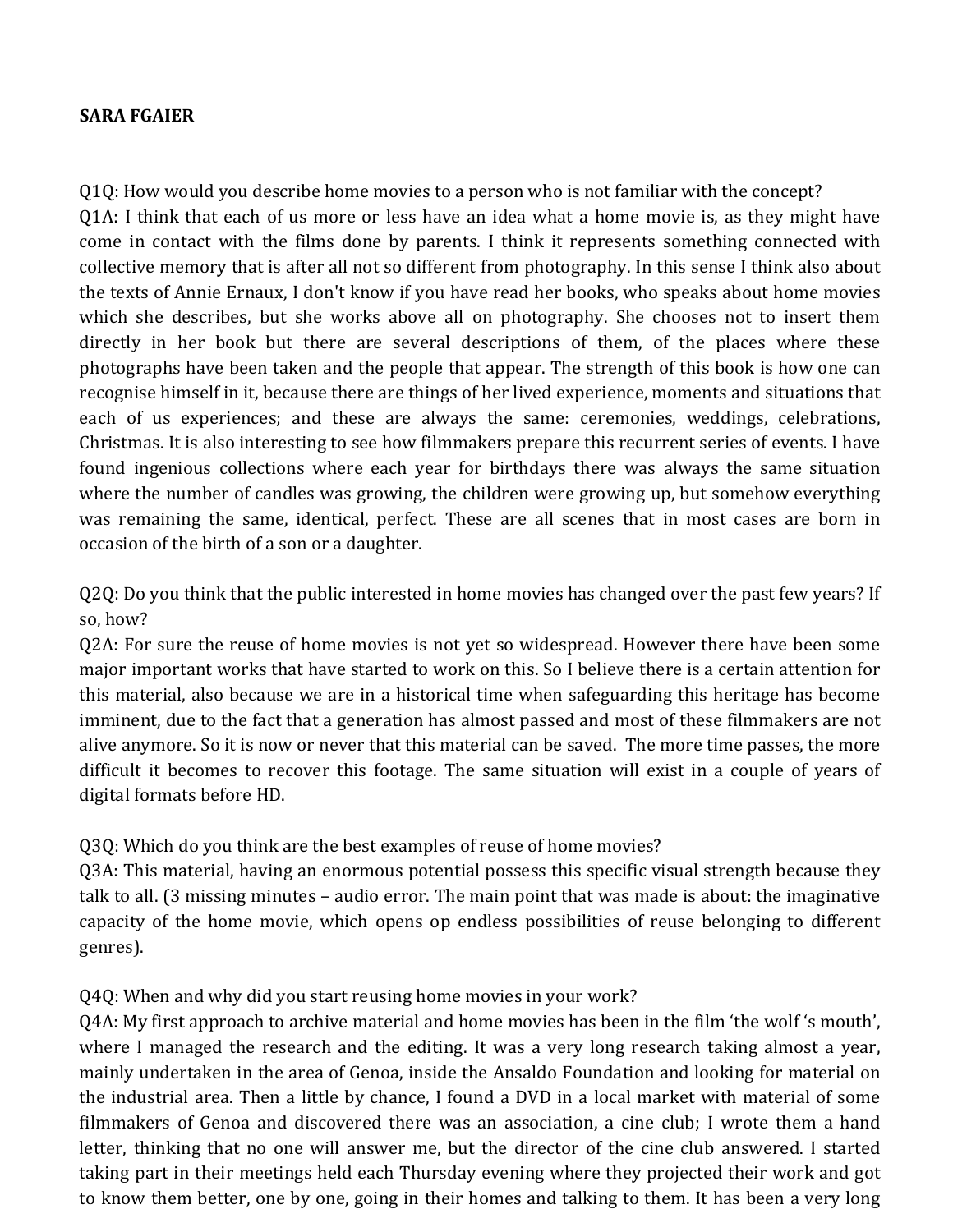process, especially because it involved establishing a relationship of trust. As we were talking yesterday it is a difficult process, to go an enter people's homes without being backed -up by any institutions. With some of them there have been some initial issues, but once the trust was established there was full availability from their side. At that point a treasure emerged: all unpublished/exclusive material. Then in reality of this material there are in the entire movie only 7 minutes; they could seem longer due to their visual strength/power. Through this research a new archive of about 100 hours of amateur footage emerged. This material we have not digitalised to a great extent, because the experience of projecting it was so beautiful. This has been for me an amazing experience, of research and afterwards of editing and transforming this material.

Q5Q: Which are the difficult and which are the easy parts in the process of reusing home movie archives?

Q5A: It is essential to approach this material with extreme delicacy and respect, as it represents the private life of a person. It can be easy because some of these images possess an aesthetic beauty and it is difficult to include them in a story and render them functional to the final work, the film. Lets say that it happened to me to have complex situations, like the film I was talking about; I could choose from thousands of paths to undertake, because it was extremely fascinating but also very hard to put them into dialogue. It happened many times during my collaboration with Pietro Marcello, for example on the film Bella e Perduta, where there are few archival scenes, but nevertheless it was a harder job for the video editor, than that for a film that does not use archival material. Not that films that do not use archival footage are easy to edit. Taking as an example 'The Train goes to Moscow', the editing process was a huge one. The archive does not involve a process of filming scenes but it gives you very well defined material with a specific length, with which you need to work. Therefore many times the scenes start and finish the way there are recorded on film. This means you have no options so as an editor you need to invent things, artifices. You can have this limit, but it is at the same time a huge potential.

Q5Q: You have therefore an approach that looks both towards the potential of this material and the fear of what you cannot find in the archive.

Q5A: Yes and these are limitless choices. You find in your hands a film that has been recorded previously, or you go do your own recordings and you end up working on images that you thought have gone lost. It is clear that in the case of the archive this thing is huge so it can cause fear, but you also have limitless power. Also power over a different process, at least for me it always have been like this, where initially I approach to something that inspires me a lot; this can influence somehow also the recordings, a thing that you find, but I also found myself very free to move around huge research topics, in order to see exactly how the material was able to stimulate my imagination. While during the image elaboration process it happened to me very often to chance direction and go find specific things. In the moment that I had already a grip on the film, I found myself with a very specific need; this is obviously the case where you need a specific thing, but it is also one that doesn't happen almost never in the beginning of the working process. Maybe this is also the difference; that often you need some shots, because they are useful to your purpose; while it is completely another thing to have a total open gaze of improvisation in relation to that which can happen. For me this latter position is very stimulating. It is also case-by-case, in doing editing work, some things happen but you can't even explain them even to yourself. It's the pure case, coincidence.

Q5Q: The streets that you choose to take decide how you need to act further on.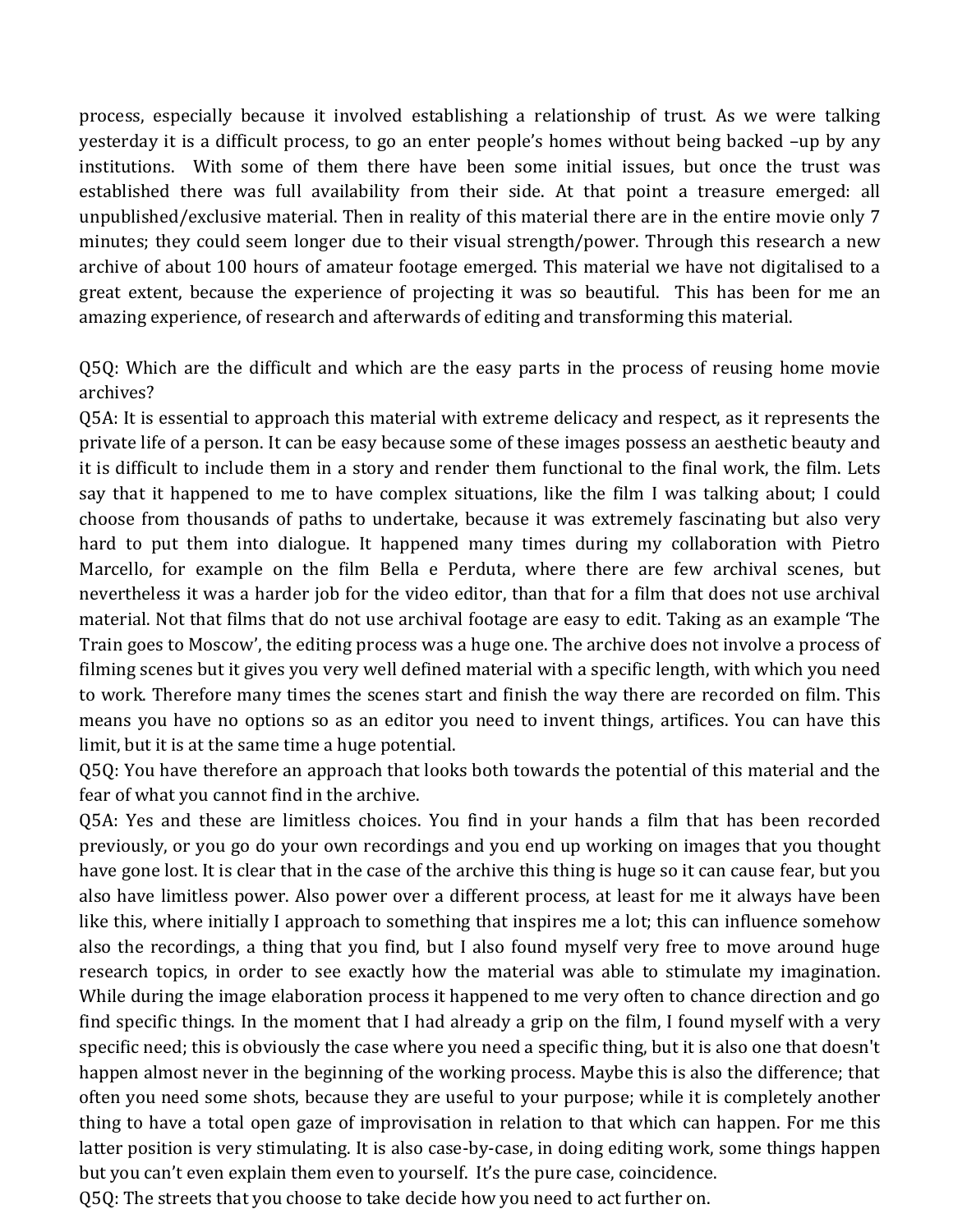Q5A: It is the same thing: sometimes you find yourself in front of images, which you could have never thought to fully grasp. It is interesting. Me when I do research, I sometimes can't even explain to myself why certain images have an impact on me. I simply write things down, sometimes also basic mental associations, when I look at images, then I re-read my notes and I become aware if they can become something. But I trust a lot also my sensations, emotions, that stimulate certain visions, and I write. I try not to look at footage 10 hours in a row, because in my opinion it is a complex process that of absorbing images and their meaning. I see nevertheless many images, as I do also archival work also for others and not having the necessary time, I need to go fast.

Q6Q: And maybe with time and experience you have already formed your own instinct for choosing the images. Do you think that home movies are forms to fill in that acquire a completely new meaning during their reuse, or do you think there is something about home movies that remains always the same, no matter how they are being reused?

Q6A: I think both things. In my opinion I believe it is possible to create something that is very different and distant from the original context, to give them a completely new life, separate them from their origins and give them a totally new life, a new meaning. Using them for a scene of a dream, images that depict real scenes of everyday life. Then on the other hand their intrinsic value can't be taken away; and this is an added value, right? This is something that some images can have, not all of them.

Q7Q: Are there any home movie scenes of which you remained particularly fond of? Which?

Q7A: Yes, there are so many.

Q7Q: Ok, then lets make a top3 maybe.

Q7A: There are actually so many. I have found for example scenes for 'The Mouth of the Wolf' that had a very strong impact on me, images that we did not use in the film, due to the lack of a direct connection with it, but the impact of this footage was for me so strong that I decided to do a separate editing work with this material in order to be able to watch them separately. These images depicted women in Genoa, walking down the beach, young people in the university environment and so on, images which were connected with the topic of the research for the film. These images had a strong impact on me. Always for this research towards the end, beautiful images emerged, images depicting some women playing on the beach of Lavagna. These were beautiful reels which I have later in part reused in a video for the singer Vinicio Caposella. I had to make those images re-emerge, because I was so connected to them. They created an atmosphere similar to the film by Peter Weird, Pickinick in New York, an atmosphere of enchantment, the ladies which were moving with an incredible grace. For me it was above all this grace, belonging to a lost time and re-conquered by these images, which were images shot in 9.5mm, therefore images of the late 20s. Me, when I have the possibility and approach an archive, the first thing I do is asking for the oldest material they have, which is mainly 9.5mm, and for sure if we talk about home movies are the rarest/few. I start with these because 8 and super8 there is much more around. Also in the archive in Cagliari, I started with 9.5mm and 16mm, of which were few reels, and then 35mm reels, which were so many, and then 8mm and super8mm. Obviously these are more rare images, because few people could afford this type of equipment at that time, so in the contexts of high-class society. But most of the times these were also filmmakers who filmed extremely well, all the material they produced is incredible.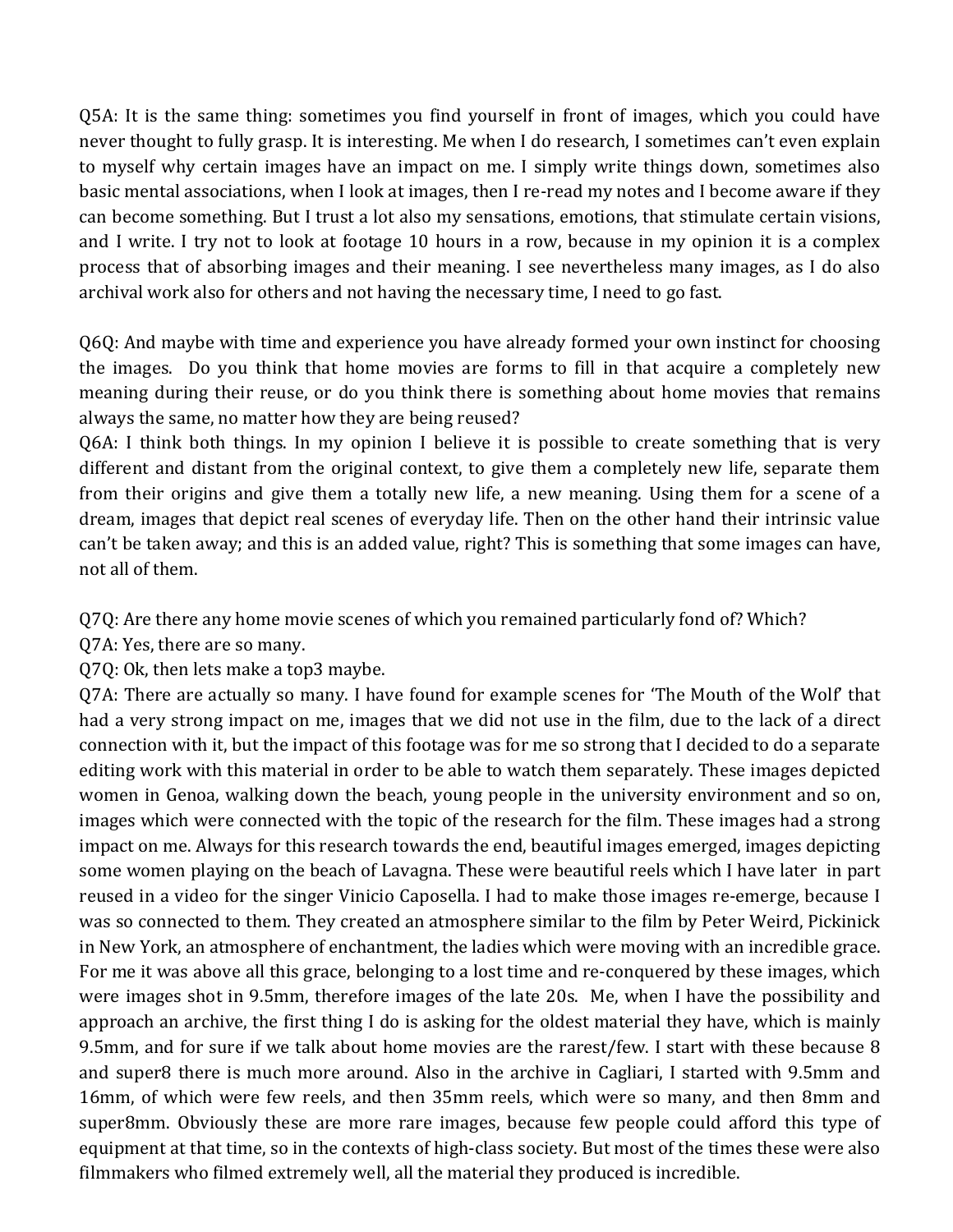Q8Q: Can you think about home movie scenes you found particularly ambiguous?

Q8A: Yes, for example during the work for 'The Mouth of the Wolf', a filmmaker who I got to know gave me a filming camera and inside there was a reel of a home moviemaker who had filmed only that reel I his entire life and he had left him this material. It was entitled: the luggage. He had constructed a luggage with a hole in it, from which he filmed the prostitutes from the historical centre of Genoa city. This was all material that when I saw it – apart from the absurd story of finding this luggage with all that was inside of it and the person who invented it  $-$  seemed to me very violent, very voyeuristic and aggressive images. We used these images in the film, changing them completely, in the sense that we introduced them as movements of 'departure' in the sense that you were not walking towards the aim to uncover something, but we used them in a very abstract sense, where you were distancing yourself from the goal. We have edited the voiceover in parallel to the protagonist and we have done also a colouring work where almost everyone had become a sort of a shadow. These images have troubled me, as I felt them very violent and strong as a choice of hiding the camera and not knowing that you were actually filmed.

Q9Q: Yes, indeed very strong this concept of the imaginary of the filmmaker, his feelings. In the process of research and selection of the stories you used in your latest work 'The years', did you work instinctually or did you proceed according to a well-structured process that used specific criteria?

Q9A: I had some ideas, that until that moment had not taken the shape of a film. I wanted to do a booklet on ghosts that put together some of my engravings and photocopies. So when I started this work I had this thing in my mind. I was interested in it, I had documented it also a little. I was for sure interested in the female universe, so I focused from the start on this, and I chose the scenes that ended up also in the film. But it was an instinctive thing, in the sense that my interest at that point was lying on these topics, because it it also easy, as we were saying yesterday, there are a lot of images depicting women, as it was mostly men filming, and these type of images are extremely haunting (fantasmatici) already because of the fact that they mostly represent people who do are not alive anymore. So I was finding these fantastic images of women that were like swallowed by the acetate reel and transformed into shadows, they have impacted me a lot. Of course so many of my own life events influenced on that, they have impacted on the film, the editing and on my choices. Lets say that during the stay I started, not immediately, because I also wanted to discover a little the archive, understanding as an archivist the main topics. Then, during the last 2 or 3 days I worked directly towards the goal, considering that I did not have a well-defined story from the beginning. But it was very beautiful because I could imagine a 'choral narrative', not a single story but many voices. Then I discovered this book, which is a collective autobiography. This was exactly what was needed for this type of work.

Q9Q: When you went to the archive, did you approach the material by contextualising it or did you have a more free method of approaching it?

Q9A: In the beginning I asked if there were images shot by women. They said no, so I asked to be able to see the oldest material they had. As the days went on, I gave more and more precise indications, asking for more specific things, for example to see images of hands, or other details. Of course this was very hard, as if there is no catalogue with a very detailed description. But I relied much on the memory of Martina who digitalised all material and knew it very well. In general I